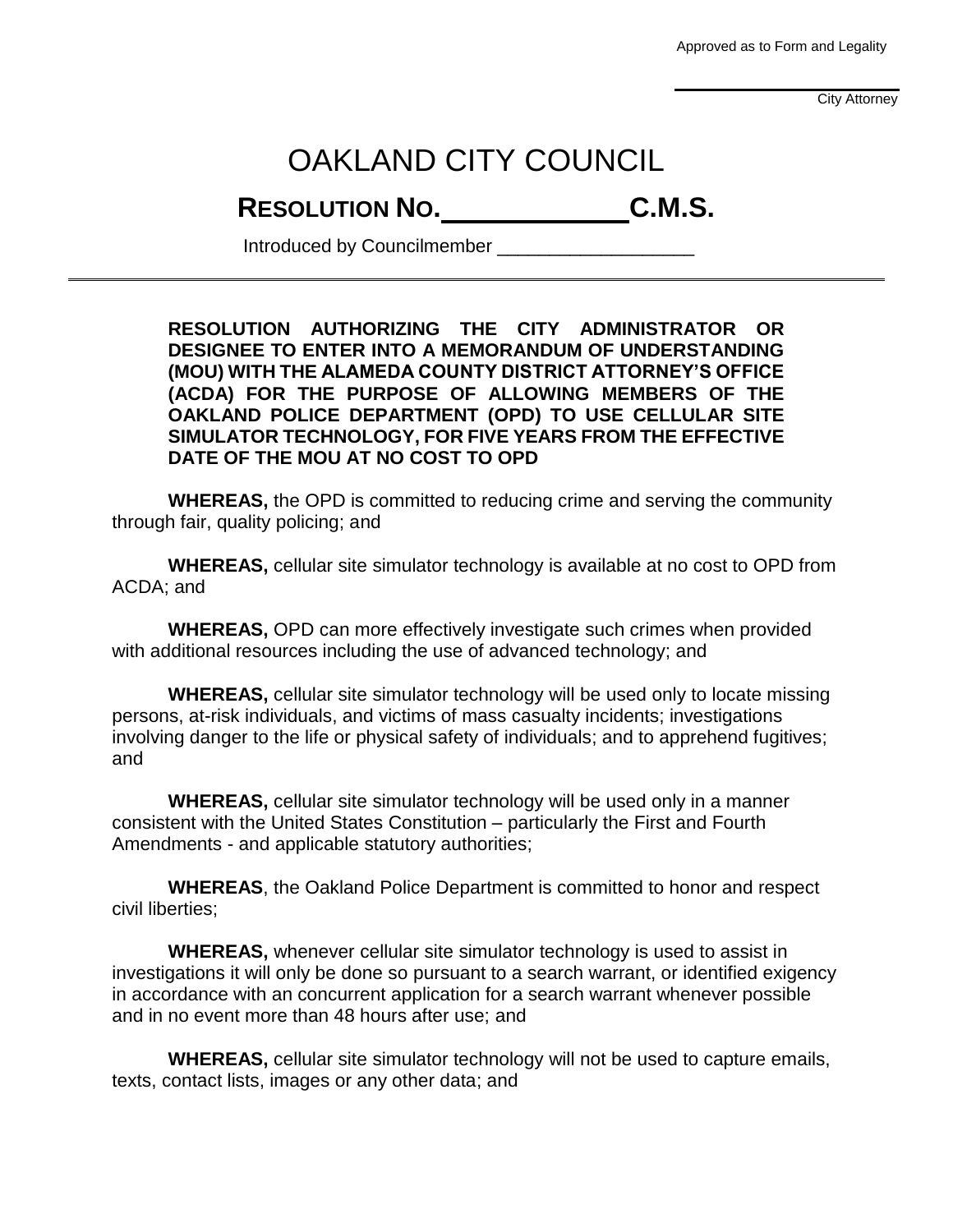**WHEREAS,** cellular site simulator technology will not be used to collect subscriber account information such as an account holder's name, address, or telephone number; and

**WHEREAS,** the cellular site simulator sought for use by OPD will not be used to intercept or capture communications, emails, texts, contact lists, images or other data contained on a device; and

**WHEREAS,** only designated OPD personnel may use cellular site simulator technology; and

**WHEREAS,** each use of cellular site simulator technology by OPD must be approved by the Chief of Police or Assistant Chief of Police and any emergency use must be approved by a Lieutenant of Police or higher-ranking member; and

**WHEREAS,** the Chief of Police, the Privacy Advisory Commission, and the Public Safety Committee will be provided with an annual report that includes information on each use of cellular site simulator technology; and

**WHEREAS,** all data contained by the cellular site simulator device shall be deleted at the end of any 24-hour period of use unless needed for a search and rescue operation in which case it will be deleted no less than once every 10 days; and

**WHEREAS**, the Oakland Police Department has developed a policy governing use of cellular site simulator technology in collaboration with the Privacy Advisory Commission and will follow this policy as written; and

**WHEREAS**, no new cellular site simulator technology capabilities will be installed or used beyond what is initially approved without express City Council approval; now, therefore, be it

**RESOLVED:** That the City Council authorizes the City Administrator or designee to enter into a MOU with ACDA for the purpose of using cellular site simulator technology owned by ACDA at no cost to OPD for a period of five years; and be it

**FURTHER RESOLVED,** cellular site simulator technology will be used by the Oakland Police Department only to locate missing persons, at-risk individuals, and victims of mass casualty incidents; investigations involving danger to the life or physical safety of individuals; and to apprehend fugitives; and

**FURTHER RESOLVED:** That the City Council authorizes the City Administrator or designee to use cellular site simulator technology in a manner consistent with the United States Constitution – particularly the First and Fourth Amendments - and applicable statutory authorities; and be it

**FURTHER RESOLVED:** the Oakland Police Department is committed to honor and respect civil liberties;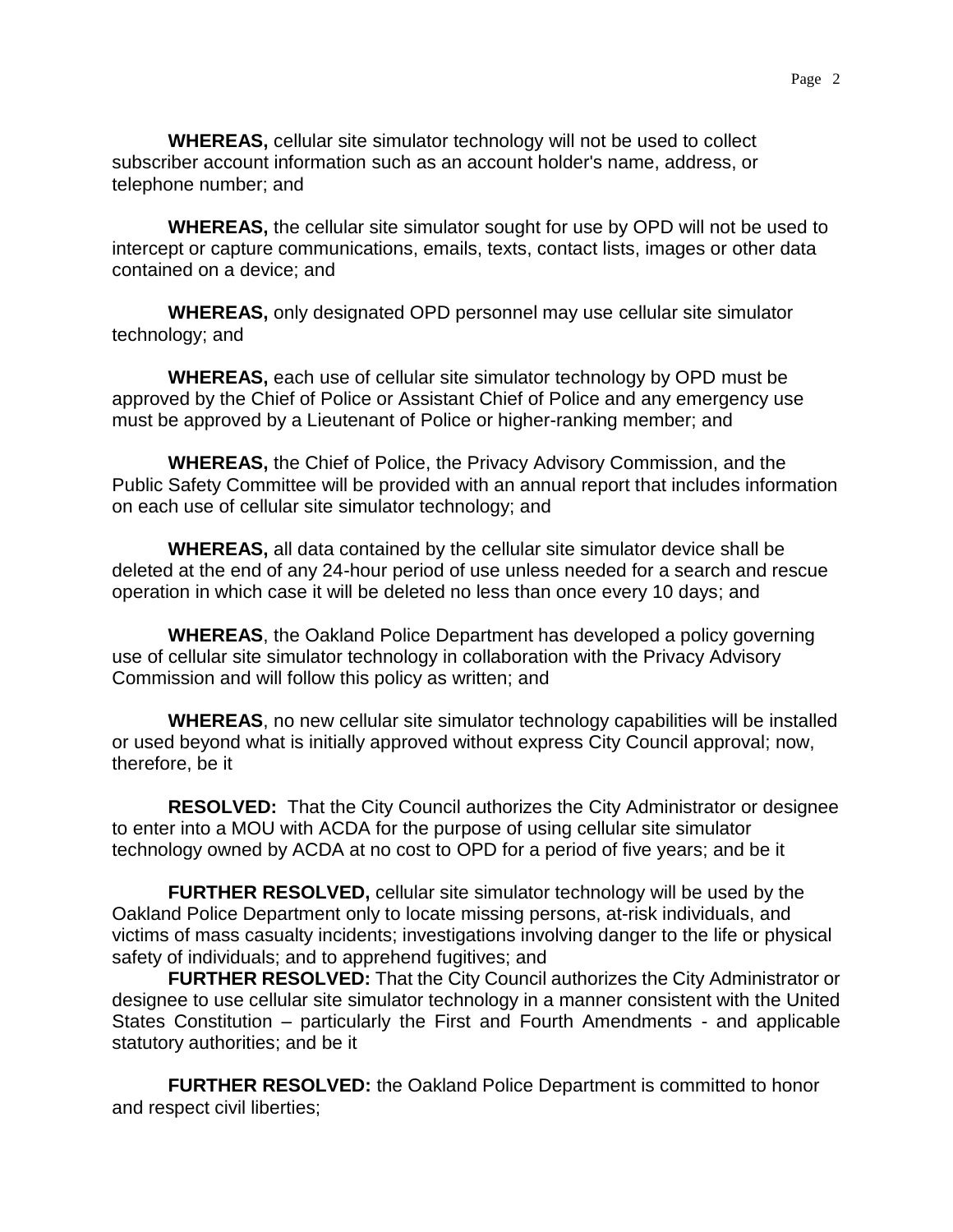**FURTHER RESOLVED:** That the City Council requires the City Administrator or designee to obtain a search warrant or, in an identified exigency, complete a search warrant application concurrently whenever possible and in no event file the application for a search warrant no more than 48 hours after use in an identified exigency whenever the technology is used to assist in an investigation; and be it

**FURTHER RESOLVED:** That the City Council prohibits the City Administrator or designee from using cellular site simulator technology to capture emails, texts, contact lists, images or any other data; and be it

**FURTHER RESOLVED:** That the City Council prohibits the City Administrator or designee from using cellular site simulator technology to collect subscriber account information such as an account holder's name, address, or telephone number; and be it

**FURTHER RESOLVED:** That the City Council prohibits the City Administrator or designee from using cellular site simulator technology to intercept or capture communications, emails, texts, contact lists, images or other data contained on a device; and be it

**FURTHER RESOLVED:** That the City Council authorizes the City Administrator or designee to limit use of cellular site simulator technology to designated OPD personnel; and be it

**FURTHER RESOLVED:** That the City Council authorizes the City Administrator or designee to require approval by the Chief of Police or Assistant Chief of Police for each use and approval by a Lieutenant of Police or higher-ranking member for each emergency use; and be it

**FURTHER RESOLVED:** That the City Council authorizes the City Administrator or designee to require an annual report to the Chief of Police, the Privacy Advisory Commission, and the Public Safety Committee concerning each use of cellular site simulator technology; and be it

**FURTHER RESOLVED:** That the City Council authorizes the City Administrator or designee to require that all data contained by the cellular site simulator device be deleted at the end of any 24-hour period of use unless needed for a search and rescue operation in which case it will be deleted no less than once every 10 days; and be it

**FURTHER RESOLVED:** That the Oakland Police Department has developed a policy governing use of cellular site simulator technology in collaboration with the Privacy Advisory Commission and will follow this policy as written; and be it

**FURTHER RESOLVED, no new cellular site simulator technology capabilities will** be installed or used beyond what is initially approved without express City Council approval; now, therefore, be it